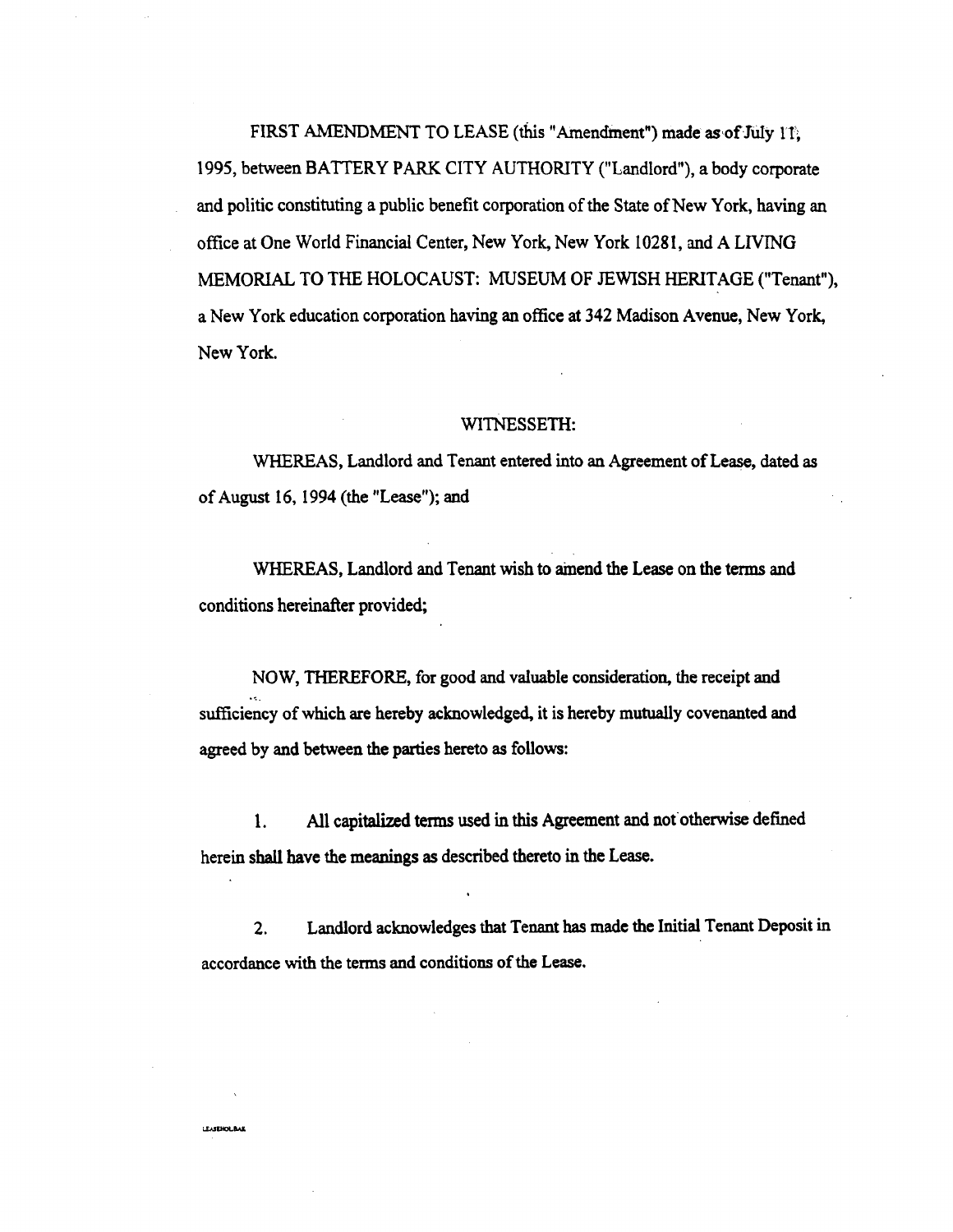Landlord hereby approves the amended AC Budget set forth in Exhibit A  $3.$ hereto, except to the extent that design fees exceed \$2,255,113 and the soft cost contingency exceeds \$127,800.

The Lease is hereby amended as follows:  $\overline{4}$ .

The definition of "Construction Commencement Date" in Article 1 is  $(a)$ hereby amended to mean April 1, 1996.

Section 12.1 (a) is hereby amended to provide that in lieu of the Initial  $(b)$ Landlord Deposit, the Interim Tenant Deposits, the Interim Landlord Deposits and the Deferred Tenant Deposits, Landlord and Tenant shall each make the deposits (the "Further Deposits") into the Trust Account in the amounts and on the dates set forth in Exhibit B hereto, subject to the provisions of Section 12.1(b). All Further Deposits shall be held in trust and disbursed in accordance with Article 12.

Landlord's obligation to make any Further Deposits shall be conditioned c. upon (i) there being no Default then existing and remaining uncured, and (ii) Tenant having made all Further Deposits by Tenant then due.

Section 12.1(b) is hereby amended by the deletion of the first sentence  $\mathbf{d}$ . thereof.

Section 14.1(b) is hereby amended by replacing the words "First Interim e. Tenant Deposit" in the third line thereof with the words "all Further Deposits then required to have been made".

**IF ASPARE BAK**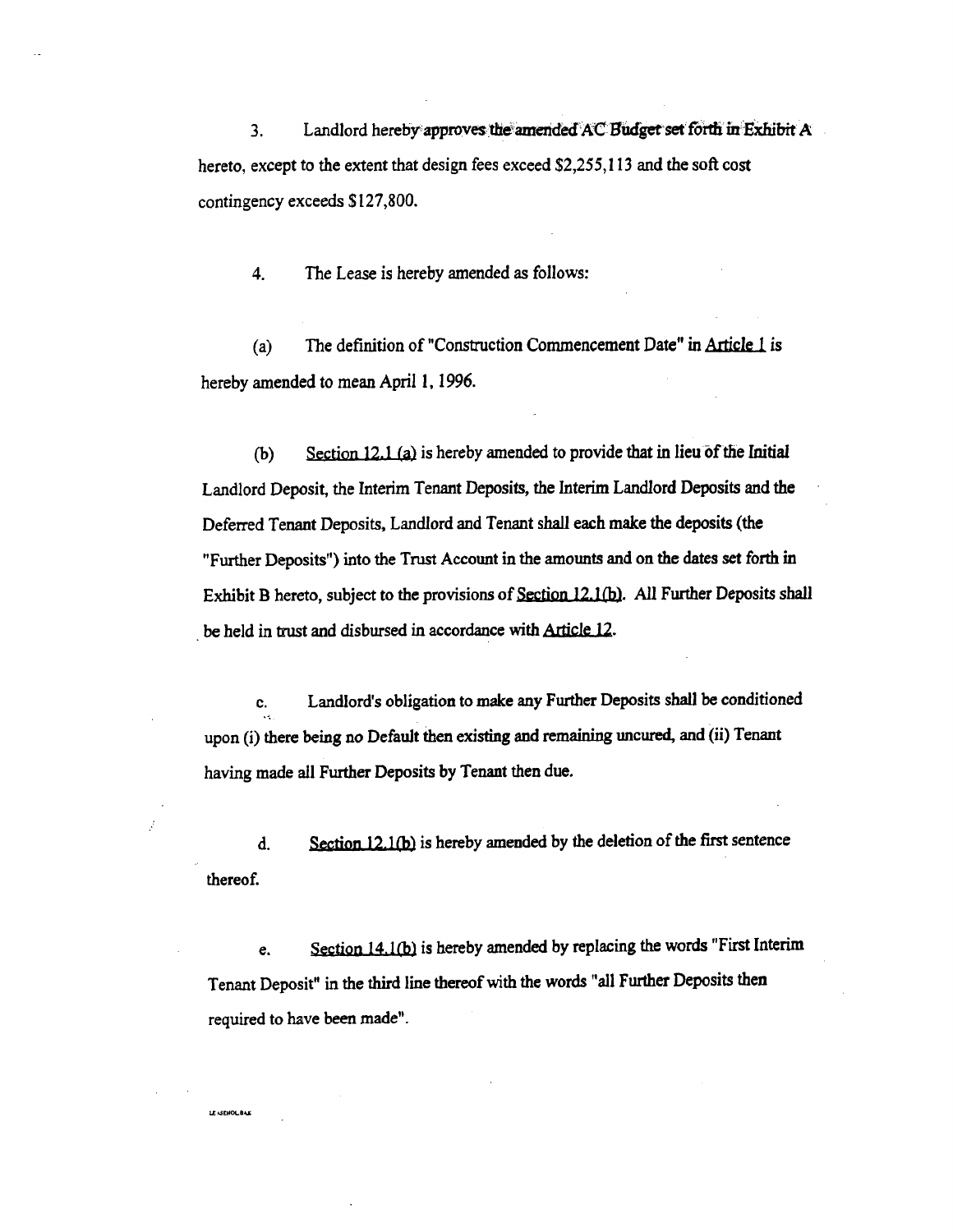f. Clauses (iv) and (v) of Section  $27.1(b)$  are hereby amended and restated in thei**r** e**n**tirety **a***s* fo**llo**w**s**:

(**i**v) **i**f Tenant sha**l**l **f**ail t**o** make any of the Furthe**r** Depo**s**its a**s** and when requi**r**ed by S\_**l**i.\_**k2**2**,**J.*(*\_ or shall f**a**il to make any othe**r** deposit as required **u**nde**r Section** 1**2**,**2**\_*,* and such **f**ailure shall continue fo**r n**inety (*9*0) day**s** af*t***er** notice from L**a**ndlord to Tenan**t** o**r (**v) **i**f Tenan**t** shall fail to m**a**ke the In**i**tial Tena**nt** Depo**s**i**t** withi**n** the ea**r**lie**r** of fi**f***t*een (I 5) days a**f***t*er Commenceme**nt** of Con**s**t**r**uction or *t*h**i**r**t**y (30) day**s** a**ft**e**r** the date o**f** execution o**f** thi**s** *L*ea*s*e and such failure shall contin**u**e fo**r** te**n** (10) day**s** afte**r n**otice from *L*andlo**r**d to Tenant.

g. Clause **v**i of <u>Section 27.1 (b)</u> is hereby deleted from the Lease.

**5**. **T**he **agr**e**e**m**en**ts**,** t**erm**s**,** cov**e**n**a**n**t**s an**d con**diti**o**ns in this Am**en**dm**e**nt sh**a**l**l** be binding upon, and shall inure to the benefit of, Landlord and Tenant and their **re**sp**ec**tiv**e** s**ucces**so**r**s and (**e**xc**e**pt as otherwise p**r**o**v**i**de**d **in** th**e** L**e**ase**)** assi**g**ns**.** Th**e** p**r**ov**i**s**i**ons of this Ame*n*dm**e**nt shall **n**ot b**ene**fit o**r** be **e**nfo**r**c**e**a**b**l**e** *b***y** an**y** P**er**so**n** oth**er** than the p**a**rti**e**s h**e**re**to.** ,%.

**6**. **Th**i**s A**m**e**n**dment may be e**xec**uted** in **on**e o**r morec**o**unterparts,eac**h **of** which shall be deemed an original, and which together shall constitute one and the same inst**r**um**en**L

**7**. Ex**cept** as s**pec**ifi**c**all**y** am**e**nded **by** thi**s** ame**n**dm**ent**, **t**h**e ter**m**s,**c**on**d**itio**ns **a**nd provisions of the Lease shall remain unmodified and continue in full force and effect, and, as **a**m**en**d**ed hereby,** al**l of** th**e** t**e**rm**s,** co**venan**ts **andcondit**i**ons of** the **Leaseare herebyra**tified **and con**fi**r**m**ed in a**l**l respec**ts**.**

**LEASEROLBAK**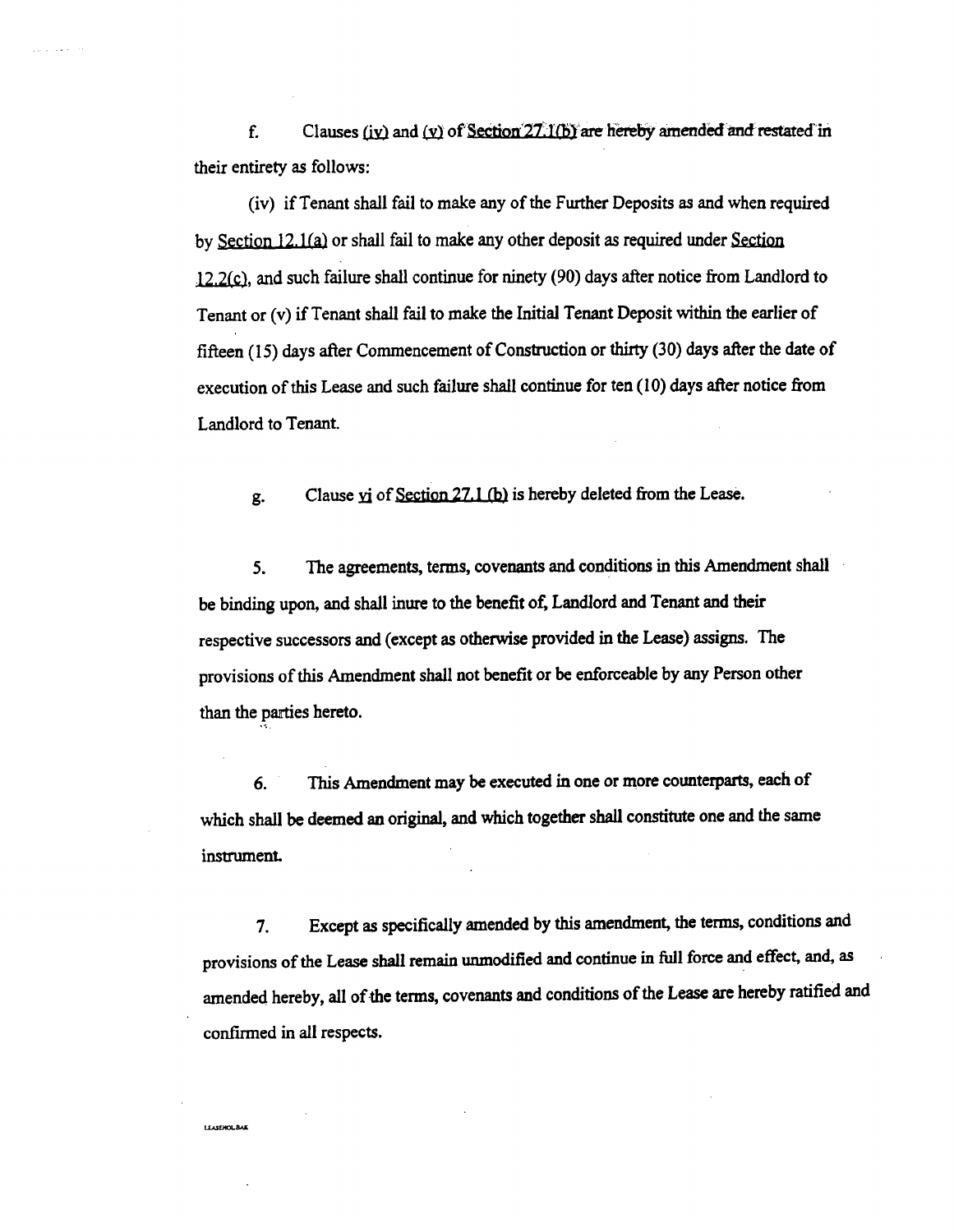IN WITNESS WHEREOF, Landlord and Tenant have executed this Amendment as of the day and year first above written.

## BATTERY PARK CITY AUTHORITY

**LEASEHOLBAR** 

A LIVING MEMORIAL TO THE HOLOCAUST: MUSEUM OF JEWISH HERITAGE

By: Co-Chairman

By: Co-Chairman

By:

Co-Chairman

By: Co-Chairman

By: Co-Chairman

The New York Holocaust Commission, Inc. hereby consents to the terms and provisions of this Amendment:

NEW YORK HOLOCAUST COMMISSION, INC.

By  $By:$  $By:$ 

By:

 $By:$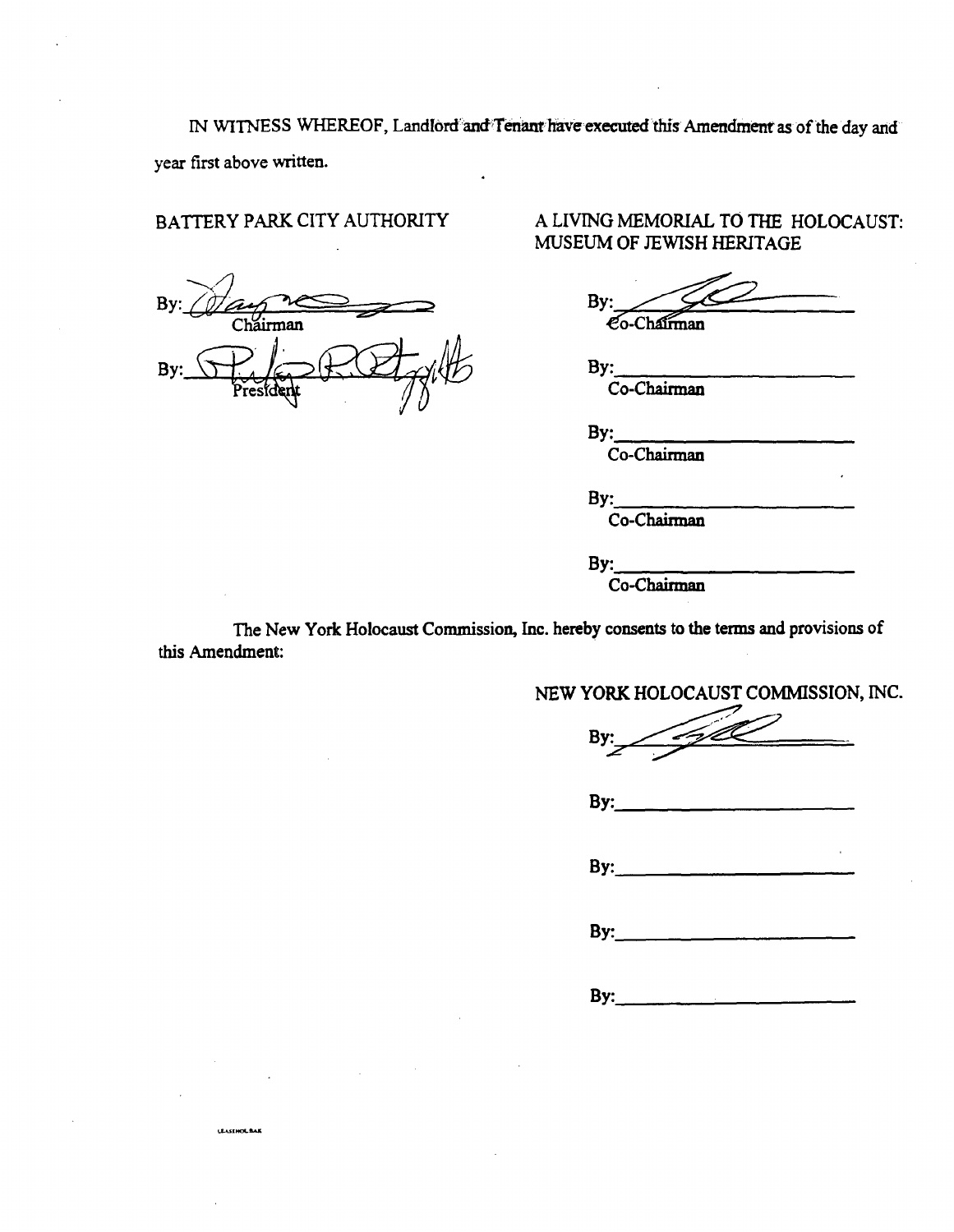IN WITNESS WHEREOF, Landlord and Tenant have executed this Amendment as of the day and year first above written.

## BATTERY PARK CITY AUTHORITY

 $B<sub>1</sub>$ nan

**LEASEHOLBAK** 

## A LIVING MEMORIAL TO THE HOLOCAUST: MUSEUM OF JEWISH HERITAGE

| ٠   |             |  |
|-----|-------------|--|
|     | Co-Chairman |  |
|     |             |  |
| By: |             |  |
|     | Co-Chairman |  |
|     |             |  |

By: Co-Chairman

By: Co-Chairman

By:

Co-Chairman

The New York Holocaust Commission, Inc. hereby consents to the terms and provisions of this Amendment:

NEW YORK HOLOCAUST COMMISSION, INC.

| $By: \overline{\Lambda}$ hhm |  |
|------------------------------|--|
| By:                          |  |
| By:                          |  |
| By:                          |  |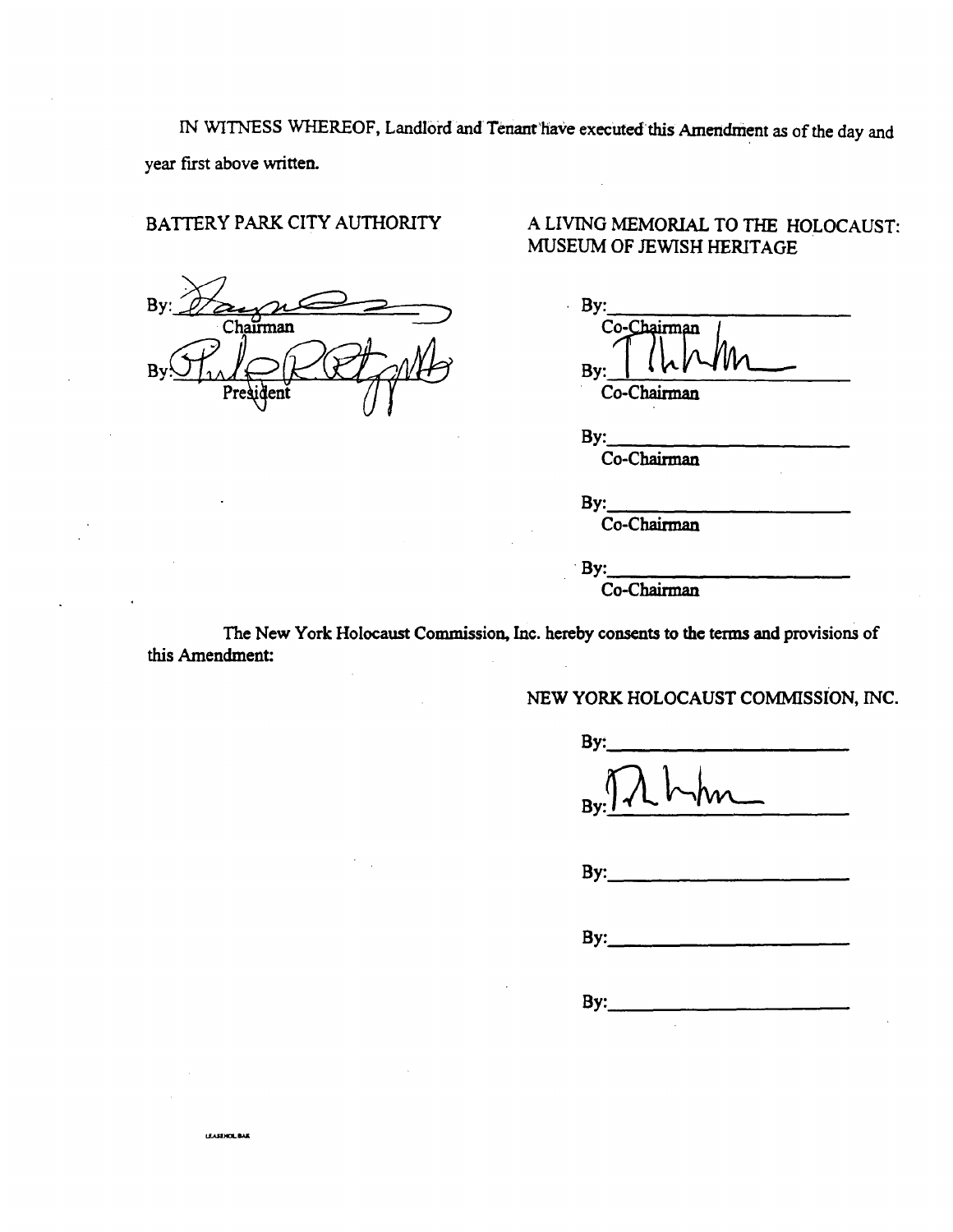IN WITNESS WHEREOF, Landford and Tenant have executed this Amendment as of the day and year first above written.

## BATTERY PARK CITY AUTHORITY

R Chairman  $\overline{B}$ dent

LEASEHOL BAK

## A LIVING MEMORIAL TO THE HOLOCAUST: MUSEUM OF JEWISH HERITAGE

| By:         |  |
|-------------|--|
| Co-Chairman |  |
|             |  |
| By:         |  |
| Co-Chairman |  |

By Čo-Chairman

By: Co-Chairman  $By:$ Co-Chairman

The New York Holocaust Commission, Inc. hereby consents to the terms and provisions of this Amendment:

NEW YORK HOLOCAUST COMMISSION, INC.

 $By:$ 

By: **Bv** 

 $By:$ 

 $By:$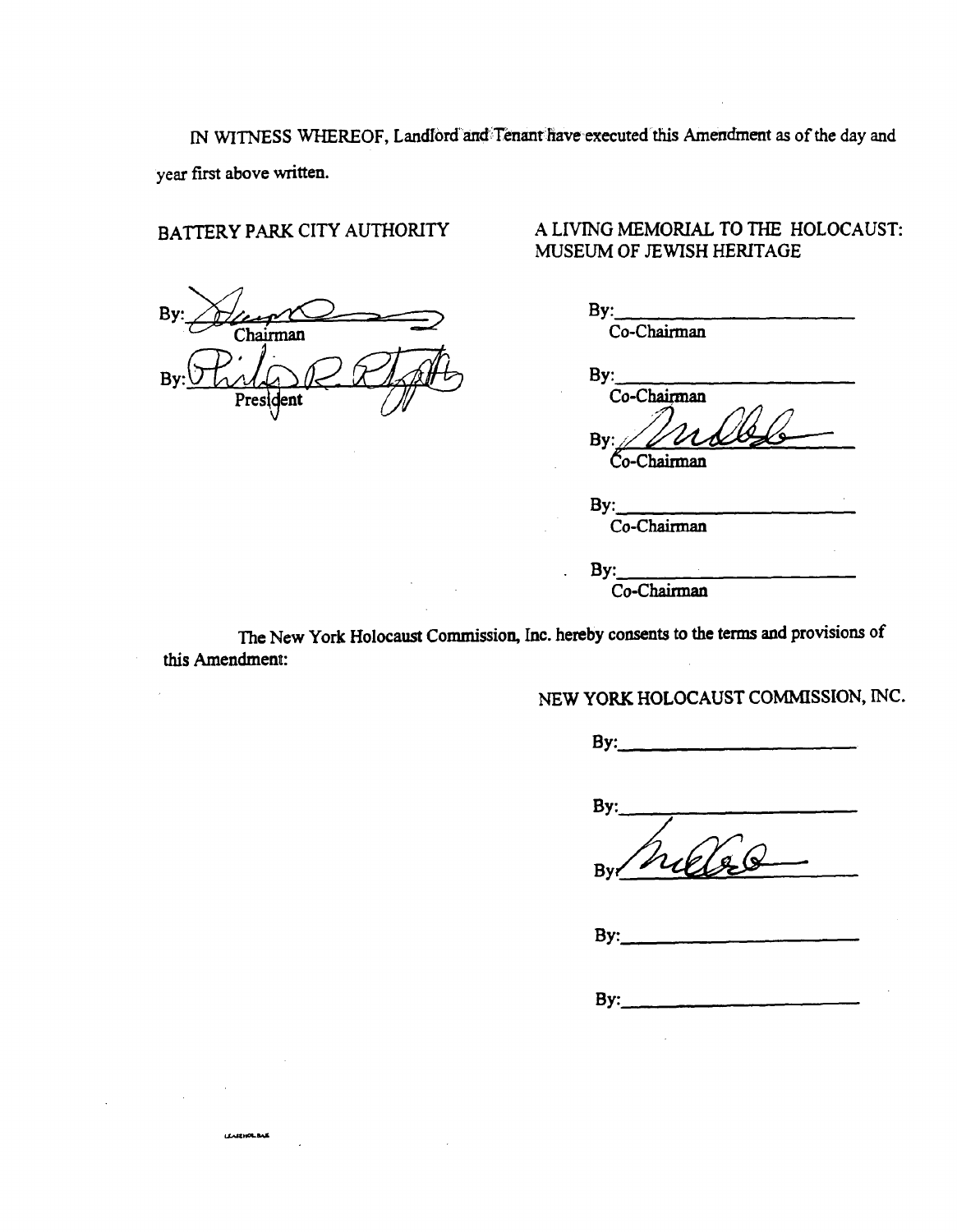IN WITNESS WHEREOF, Landlord and Tenant have executed this Amendment as of the day and year first above written.

## BATTERY PARK CITY AUTHORITY

 $B<sub>1</sub>$ Chairman  $B<sub>1</sub>$ 

**LEASENOL BAK** 

## A LIVING MEMORIAL TO THE HOLOCAUST: MUSEUM OF JEWISH HERITAGE

| $\mathsf{By:}_{\scriptscriptstyle\blacksquare}$<br>Co-Chairman |  |
|----------------------------------------------------------------|--|
| By: $\_\_$<br>Co-Chairman                                      |  |
| By:__<br>Co-Chairman                                           |  |
| Howard //<br>By:                                               |  |
| By:                                                            |  |
| Co-Chairman                                                    |  |

The New York Holocaust Commission, Inc. hereby consents to the terms and provisions of this Amendment:

NEW YORK HOLOCAUST COMMISSION, INC.

By:  $\qquad \qquad$ By: By: By:  $($ By: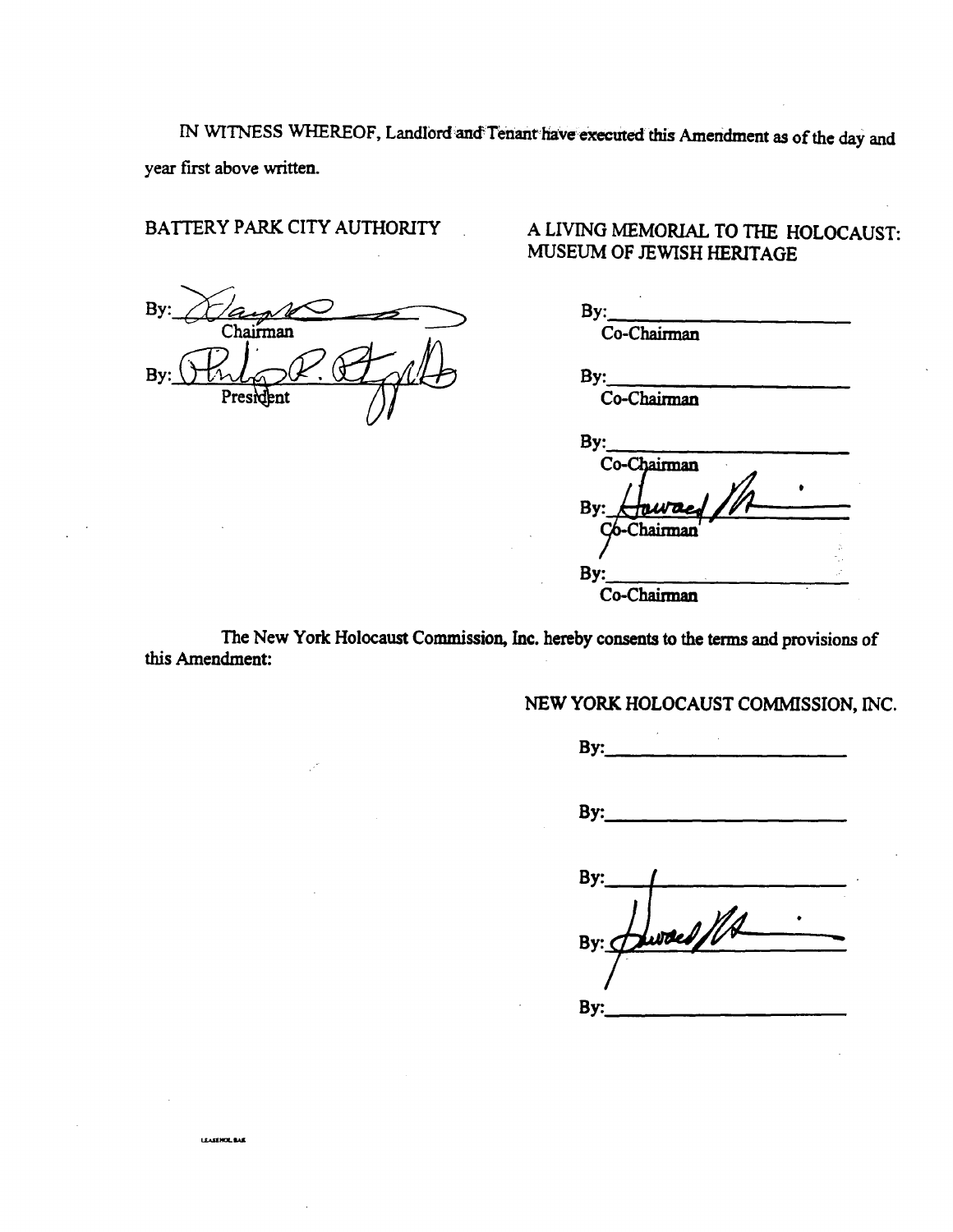$\sim 100$ 

 $\star$ 

 $\hat{\boldsymbol{\cdot} }$ 

# HARD COST

 $\gamma_{\rm max} = \gamma_{\rm max}$  , we have  $\gamma_{\rm max}$ 

 $\overline{\phantom{a}}$ 

 $\sim$ 

| <b>Building Ossigned per Orawings®</b>      |                           | \$9,211,077  |
|---------------------------------------------|---------------------------|--------------|
| <b>Construction Consultant</b>              |                           | \$300,000    |
| Interior Finishes (Support Areas)(5660S.F.) | \$35                      |              |
| Exhibit Space (180003.F. +28003.F.)         | \$240 / \$100             | \$198,100    |
| Mechanical Space (600S.F.)                  | \$15                      | \$4,600,000  |
|                                             |                           | \$9,000      |
|                                             | <b>Subtotal</b>           | \$14,318,17  |
|                                             |                           |              |
| Contingency                                 | 5%                        | \$715,909    |
| <b>Hard Cost Total</b>                      |                           | \$15,034,088 |
| <u>SOFT COST</u>                            |                           |              |
| <b>Design Fees</b>                          |                           |              |
| Architect, Structure & M.E.P.               |                           | \$1,475,000  |
| Geotechnical                                |                           | \$20,000     |
| <b>Vertical Transportation</b>              |                           | \$15,000     |
| Lighting                                    |                           | \$15,000     |
| <b>Acoustical/AV</b>                        |                           | \$20,000     |
| <b>Exterior Wall</b>                        |                           | 130,000      |
| Security                                    |                           | 120,000      |
| Landscaping                                 |                           | \$10,000     |
| <b>Building Code Expeditor</b>              |                           | \$15,000     |
| Exhibit/Graphic Design                      | (20,8008.F.)<br>SAS       | \$\$36,000   |
|                                             | Subtotal                  | \$2,558,000  |
| Testing & Inspection                        |                           | \$150,000    |
| Insurance Sonde                             | 2.0% of Hard Cost         | \$300,682    |
| Accounting                                  |                           | \$15,000     |
| <i><b>Insurance</b></i>                     | 1.0% of Hard Cost         | \$150,341    |
| Permit fees                                 |                           | \$25,000     |
|                                             | Subtotal                  | 53,197,023   |
| Contingency                                 | 5%                        | \$159,851    |
| Soft Coat Total                             |                           | 53.356.674   |
|                                             |                           | \$18,390,960 |
| <b>Total Allowable Costs</b>                |                           |              |
| <b>OUTSTANDING DEBTS</b>                    |                           |              |
| <b>Chase Bank</b>                           |                           | \$2,000,000  |
| <b>Architects &amp; Consultants</b>         |                           | \$402,000    |
| Rent & Expenses                             |                           | \$270.000    |
|                                             | <b>Subtotal</b>           | \$2,672,000  |
|                                             |                           |              |
|                                             | <u>TOTAL PROJECT COST</u> | \$21,062,960 |
| 04-12-95<br><b>MALAMITA</b>                 |                           |              |